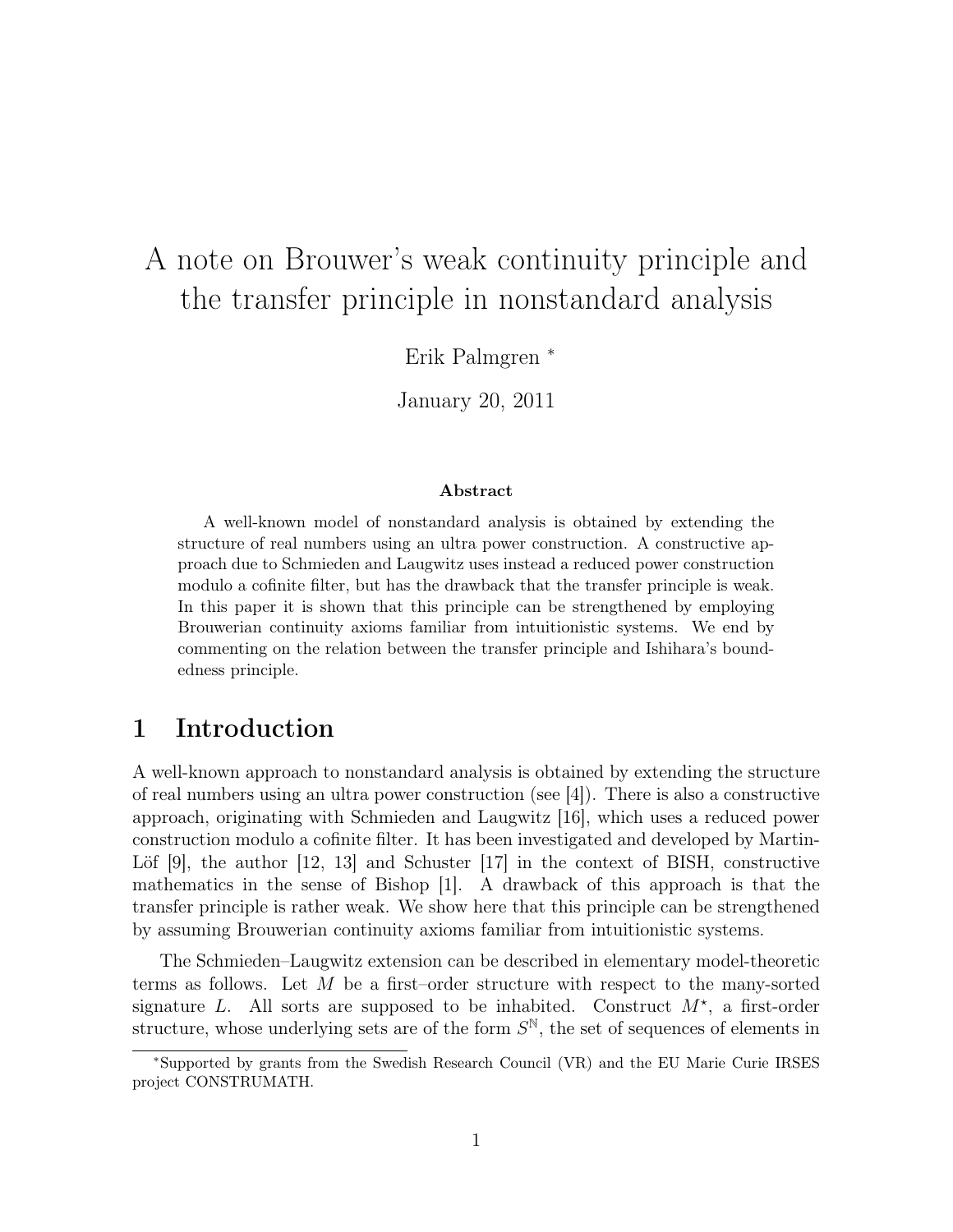S for each sort S in M. Two sequences f and g are defined to be equal in the structure as follows  $f =_{S^*} g \iff_{def} (\exists k)(\forall i \geq k) f(i) = g(i)$ . More generally we define for each relation  $R$  in the signature  $L$ :

$$
R^*(f_1,\ldots,f_n) \Longleftrightarrow_{\text{def}} (\exists k)(\forall i \ge k)R(f_1(i),\ldots,f_n(i))
$$

for  $f_1, \ldots, f_n \in M^*$ . For each function g in the signature L define

$$
g^*(f_1,\ldots,f_n)=(i\mapsto g(f_1(i),\ldots,f_n(i))).
$$

The below transfer theorem between the structures  $M$  and  $M^*$  can be proved by induction on formulas, using countable choice for the existential case. A first order formula is called *existential conjunctive* if it is built up from atomic formulas using only ∧ and ∃. The proof is essentially contained in Martin-Löf [9], but see also [12].

**Theorem 1** *For each L-structure M, for each existential conjunctive formula*  $\varphi(x_1, \ldots, x_n)$ *in the signature L, and for parameters*  $f_1 \in S_1^*, \ldots, f_n \in S_n^*$ .

$$
M^* \models \varphi(f_1, \dots, f_n) \iff (\exists k)(\forall i \ge k)M \models \varphi(f_1(i), \dots, f_n(i)). \ \Box
$$

Below we consider general quantified conjuctive formulas. A first order formula is called *quantified conjunctive* if it is built up from atomic formulas using only ∧, ∃ and ∀. Such a formula may easily be seen to be equivalent to a prenex formula of the form

$$
(Q_1y_1 \in T_1)\cdots(Q_my_m \in T_m)\psi(y_1,\ldots,y_m,x_1,\ldots,x_n)
$$

where  $\psi$  is a conjunction of atomic formulas and each  $Q_i$  is either  $\exists$  and  $\forall$ .

Remark 2 It is possible to obtain a full transfer principle constructively if the model notion is relaxed, by using sheaf semantics [10] or using non-standard truth [9]. However, with standard semantics, full transfer is impossible [13, p. 234].

### 2 Extended transfer principles

We shall use a Brouwerian type axiom to extend the transfer principle of Theorem 1. The *weak continuity principle for a set* S says that for any predicate  $P \subseteq (S^{\mathbb{N}}) \times \mathbb{N}$ 

$$
(\forall \alpha)(\exists n) P(\alpha, n) \Longrightarrow (\forall \alpha)(\exists n)(\exists k)(\forall \beta)[(\forall i < k)\beta(i) = \alpha(i) \Rightarrow P(\beta, n)].
$$

Here  $\alpha$  and  $\beta$  varies over  $S^{\mathbb{N}}$ .

**Remark 3** The special case when  $S = N$  is the familiar WC-N ([18]). We do not know of a model for the general case but the axiom scheme is certainly possible to justify similarly to the special case. Moerdijk and van der Hoeven [3] gives model for WC-N which might be a candidate for generalization.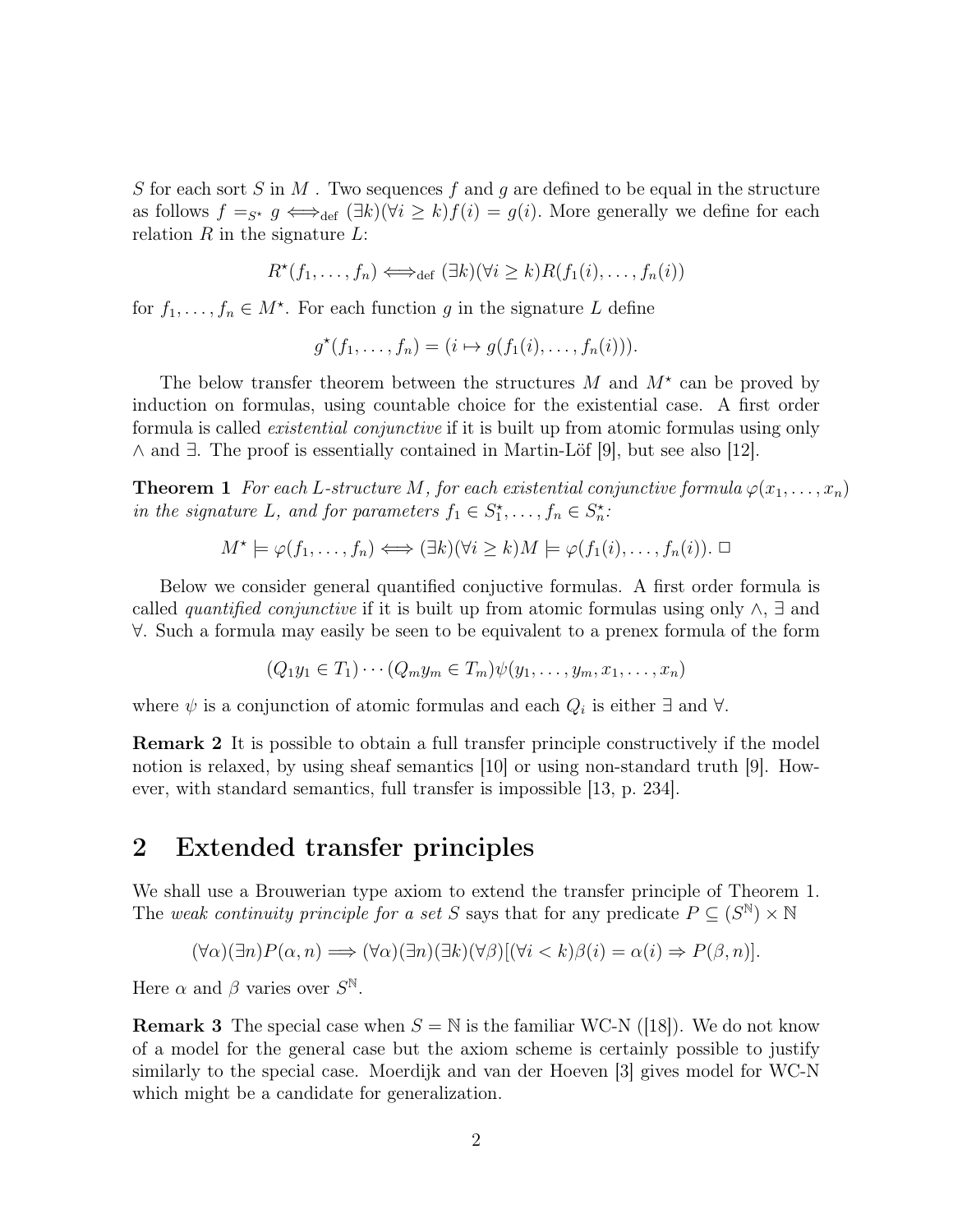Under the assumption of the above axiom we can strengthen Theorem 1.

Theorem 4 *Assume that weak continuity principle holds for each sort of the* L*-structure* M. For each quantified conjunctive formula  $\varphi(x_1, \ldots, x_n)$  in the signature L and for *parameters*  $f_1 \in S_1^*, \ldots, f_n \in S_n^*$ :

$$
M^* \models \varphi(f_1, \dots, f_n) \iff (\exists k)(\forall i \ge k)M \models \varphi(f_1(i), \dots, f_n(i)). \tag{1}
$$

**Proof.** In view of the inductive proof of Theorem 1 we need only check the  $\forall$ -case.  $(\Leftarrow)$  Suppose that  $(\exists k)(\forall i \geq k)M \models (\forall y \in S)\varphi(f_1(i), \ldots, f_n(i), y)$ , that is  $(\exists k)(\forall i \geq k)$ 

 $k(\forall y \in S) \ M \models \varphi(f_1(i), \ldots, f_n(i), y)$ . Hence for any  $g \in S^*$ ,

$$
(\exists k)(\forall i \geq k) \ M \models \varphi(f_1(i), \ldots, f_n(i), g(i)).
$$

The inductive hypothesis gives  $M^* \models (\forall y \in S) \varphi(f_1(i), \ldots, f_n(i), y).$ 

(⇒) Suppose  $M^*$   $\models$   $(\forall y \in S)\varphi(f_1(i), \ldots, f_n(i), y)$ . This implies by the inductive hypothesis that for each  $g : \mathbb{N} \longrightarrow S$  there exists  $k \in \mathbb{N}$  such that

$$
(\forall i \geq k) \ M \models \varphi(f_1(i), \ldots, f_n(i), g(i)).
$$

Hence by the weak continuity principle for S, there is  $\ell \in \mathbb{N}$  so that for each  $h : \mathbb{N} \longrightarrow S$ with  $(\forall j < \ell)h(j) = g(j)$  it holds that

$$
(\forall i \geq k) \ M \models \varphi(f_1(i), \ldots, f_n(i), h(i)).
$$

Let  $g(i) = m$  for all i, where m is a fixed element in S. Then we get k and l so that for each  $h : \mathbb{N} \longrightarrow S$  with  $(\forall j < \ell)h(j) = g(j)$  it holds that

$$
(\forall i \ge k) \ M \models \varphi(f_1(i), \dots, f_n(i), h(i)). \tag{2}
$$

We may assume that  $k \geq \ell$ . Let y be an arbitrary element in S. Define  $h : \mathbb{N} \longrightarrow S$  by letting  $h(i) = g(i)$  for  $i < \ell$  and  $h(i) = y$  for  $i \geq \ell$ . Then since  $k \geq \ell$ , the statement (2) gives

 $(\forall i \geq k)$   $M \models \varphi(f_1(i), \ldots, f_n(i), y)$ .

But y was arbitrary, so

$$
(\forall i \geq k) \ M \models (\forall y \in S) \varphi(f_1(i), \dots, f_n(i), y).
$$

This proves the equivalence.  $\Box$ 

We note that the direction  $(\Leftarrow)$  did not use the continuity principle. Indeed this direction can be further strengthened to apply to so-called constructive Horn formulas along the lines of [12]. Similarly, the saturation principles that depend on transfer principles can be improved. We will not pursue this is in the present paper.

A special case of the theorem is worth noting: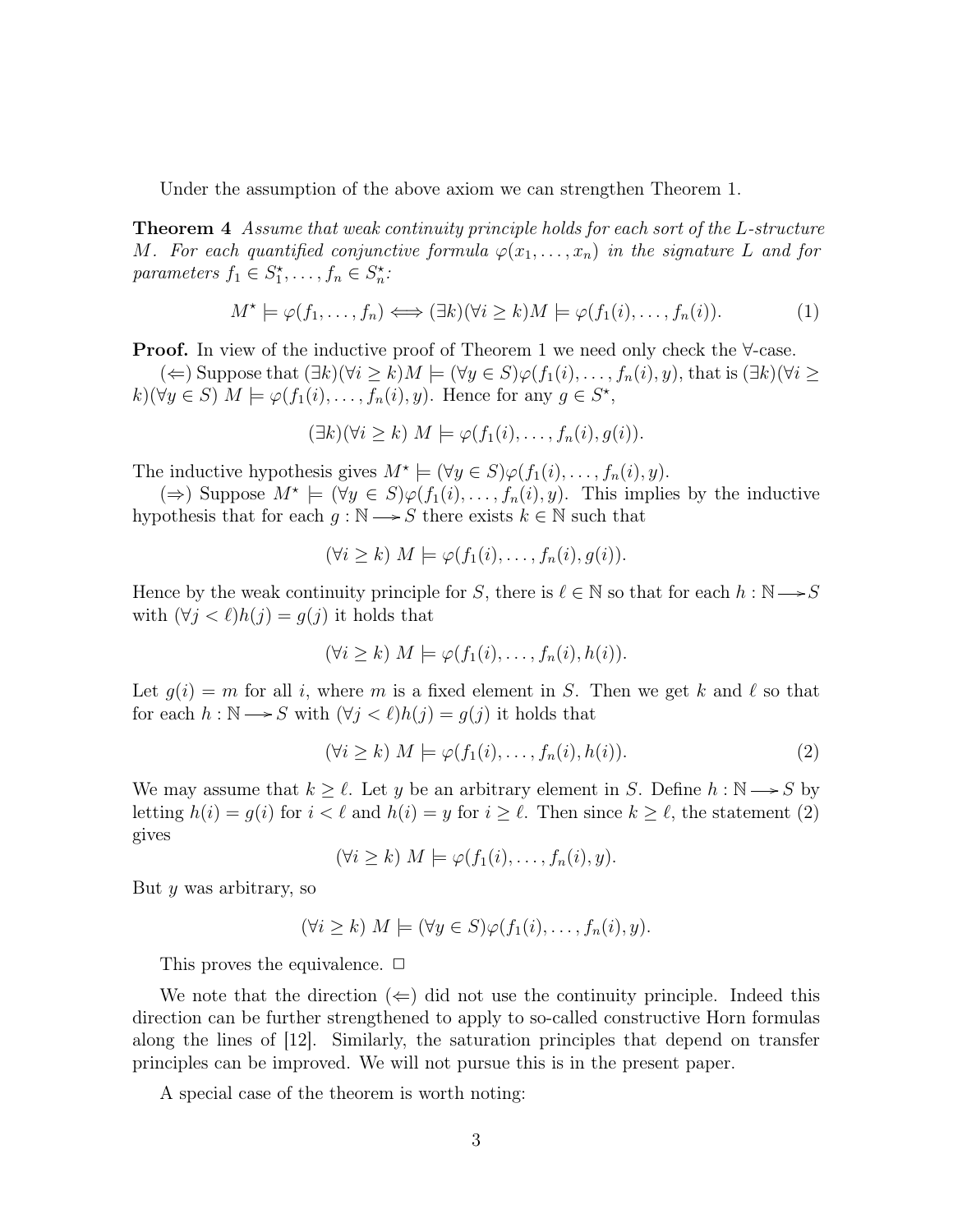Corollary 5 *Assuming WC-N, the equivalence (1) holds for* M = N*, the structure of natural numbers, with all functions and relations.*

A stronger classical theorem is due to Palyutin [14]. A formula is called a *Palyutin formula* if it is built up inductively from atomic formulas using ∀, ∃, ∧ and the construction  $(\exists x \varphi) \wedge (\forall x)(\varphi \rightarrow \psi)$  where  $\varphi$  and  $\psi$  are Palyutin formula.

Theorem 6 *(Palyutin) Assume PEM and AC. Then Theorem 4 holds for all Palyutin formulas*  $\varphi$ .  $\Box$ 

# 3 Transfer and boundedness

A subset  $A \subseteq \mathbb{N}$  is *bounded* if there is  $n \in \mathbb{N}$  so that  $A \subseteq \{0, 1, 2, \ldots, n\}$ . A useful characterization [6, 15] of a *pseudo-bounded* subset  $A \subseteq \mathbb{N}$  is that for each  $f : \mathbb{N} \longrightarrow A$ there is some k such that  $f(n) \leq n$  for all  $n \geq k$ . The boundedness principle BD of Ishihara [5] is

*Every inhabited pseudo-bounded set of natural numbers, is bounded.*

A weaker principle BD-N is:

*Every inhabited* countable *pseudo-bounded set of natural numbers, is bounded.*

The principle BD-N has the intriguing property of being a theorem of classical mathematics CLASS, intuitionistic mathematics INT and Russian recursive mathematics RUSS (using the nomenclature of [2]), and yet it is not provable in BISH as shown by Lietz [8]. BD-N is equivalent to the completeness of the uniform space  $\mathcal{D}(\mathbf{R})$  of test functions in distribution theory [6] and to several important properties involving sequential continuity [5].

For each S and  $g : S \longrightarrow \mathbb{N}$  let  $(\text{Tr}_q)$  be the proposition

$$
(\forall x \in S^{\star}) g^{\star}(x) \leq^{\star} \eta \Longleftrightarrow (\exists k)(\forall i \geq k)(\forall x \in S) g(x) \leq \eta(i),
$$

where  $\eta : \mathbb{N} \longrightarrow \mathbb{N}$  is the identity  $\eta(i) = i$ . Note that  $(\text{Tr}_q)$  is an instance of Theorem 4. Parts  $(\Leftarrow)$  of the following characterization are due to Nordvall-Forsberg [11]. It can be regarded as a nonstandard formulation of Richman's criterion [15], and suggests that the boundedness principles may have further interesting strengthenings.

Theorem 7 *(a) BD holds if, and only if, for every inhabited set* S *and each* g :  $S \longrightarrow \mathbb{N}$ , (Tr<sub>g</sub>) holds.

*(b) BD-N holds if, and only if, for each g* :  $\mathbb{N} \longrightarrow \mathbb{N}$ *, (Tr<sub>g</sub>) holds.*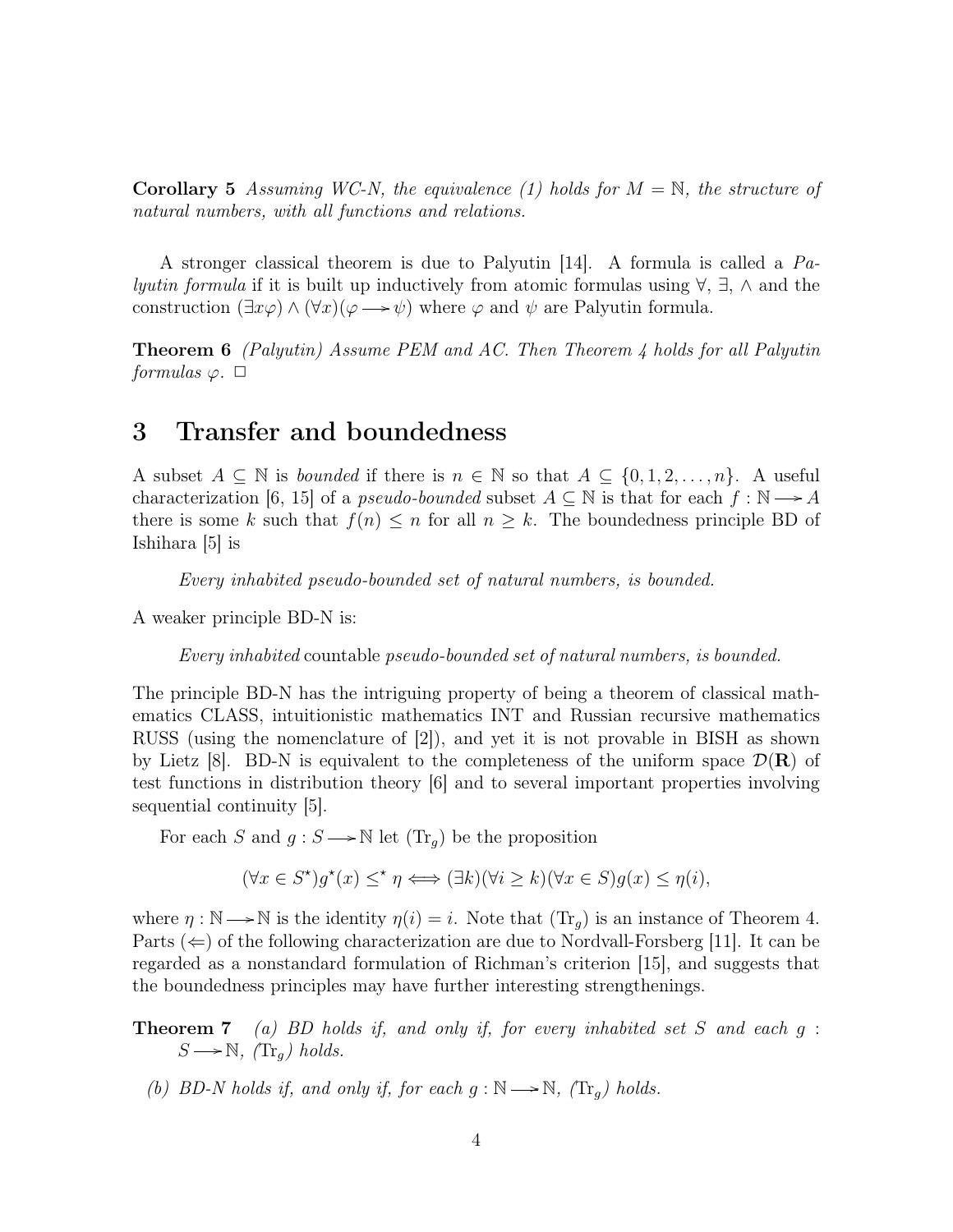**Proof.** (a,  $\Leftarrow$ ) Suppose that  $A \subseteq \mathbb{N}$  is an inhabited pseudo-bounded set. According to Richman's characterization this means that for each sequence  $x : \mathbb{N} \longrightarrow A$ , there is  $k \in \mathbb{N}$  so that  $x(n) \leq n$  for all  $n \geq k$ . Letting  $g : A \hookrightarrow \mathbb{N}$  be the inclusion, we thus have

$$
(\forall x \in A^\star) g^\star(x) \leq^\star \eta
$$

where  $\eta(n) = n$ . Hence by  $(\text{Tr}_q)(\exists k)(\forall n \ge k)(\forall x \in A)g(x) \le \eta(n)$ . Letting  $n = k$  we see that A is bounded by  $k$ .

 $(a, \Rightarrow)$  Assume BD. Let  $g : S \longrightarrow \mathbb{N}$  be arbitrary with S inhabited. Note that the direction  $(\Leftarrow)$  of  $(\text{Tr}_q)$  is trivial and does not require BD. We prove the opposite direction. Suppose

$$
(\forall x \in S^{\star}) g^{\star}(x) \leq^{\star} \eta.
$$

Thus for every  $x : \mathbb{N} \longrightarrow S$ , there is k such that  $g(x(n)) \leq n$  for  $n \geq k$ . Let  $A = \text{Im}(g)$ . For any  $f : \mathbb{N} \longrightarrow A$ , there is by countable choice  $x : \mathbb{N} \longrightarrow S$  so that  $g(x(n)) = f(n)$ for all  $n \in \mathbb{N}$ . Hence  $f(n) \leq n$  for all  $n \geq k$ . Thus A is inhabited and pseudobounded, so by BD the set A is bounded by some N. Hence  $(\forall x \in S)g(x) \leq N$ . Thus  $(\forall n \geq N)(\forall x \in A)g(x) \leq \eta(n)$  as required.

 $(b, \Leftarrow)$  Observe that if A is inhabited and countable, then  $A = \text{Im}(q)$  for some  $g : \mathbb{N} \longrightarrow \mathbb{N}$ . Suppose A is pseudo-bounded. Let  $x : \mathbb{N} \longrightarrow \mathbb{N}$  be arbitrary then  $f(n) =$  $g(x(n)) \in A$  for all  $n \in \mathbb{N}$ . Thus there is k with  $f(n) \leq n$  for all  $n \geq k$ . Hence  $(\forall x \in \mathbb{N}^*)$  $g^*(x) \leq^* \eta$  and thus  $(\text{Tr}_g)$  implies  $(\exists k)(\forall n \geq k)(\forall x \in \mathbb{N})$  $g(x) \leq \eta(n)$ . Hence A is bounded by  $k$ , thus proving BD-N.

 $(b, \Rightarrow)$  We note that for the case  $S = N$  in  $(a, \Rightarrow)$  BD-N suffices.  $\Box$ .

Remark 8 The principle BD-N is provable [5] using Markov's principle MP and a version of Church Thesis CPF. We do not know whether any significant instance of the transfer Theorem 4, apart from what is given by the above characterization, is provable using these axioms.

A generalization of boundedness relative to a relation is suggested by the above. Let  $R \subseteq X \times \mathbb{N}$  be any binary relation. Write  $R_j = \{x \in X : (x, j) \in R\}$ . A subset  $M \subseteq X$  is R-bounded if for some  $k \in \mathbb{N}$ 

$$
M \subseteq \bigcap_{j \geq k} R_j.
$$

The subset M is R-pseudo-bounded, if for any sequence  $f : \mathbb{N} \longrightarrow M$ , there is k so that for all  $j \geq k$ 

$$
f(j) \in R_j.
$$

Clearly for  $X = \mathbb{N}$  and  $R = \leq$  these notions coincide with boundedness and pseudoboundedness respectively.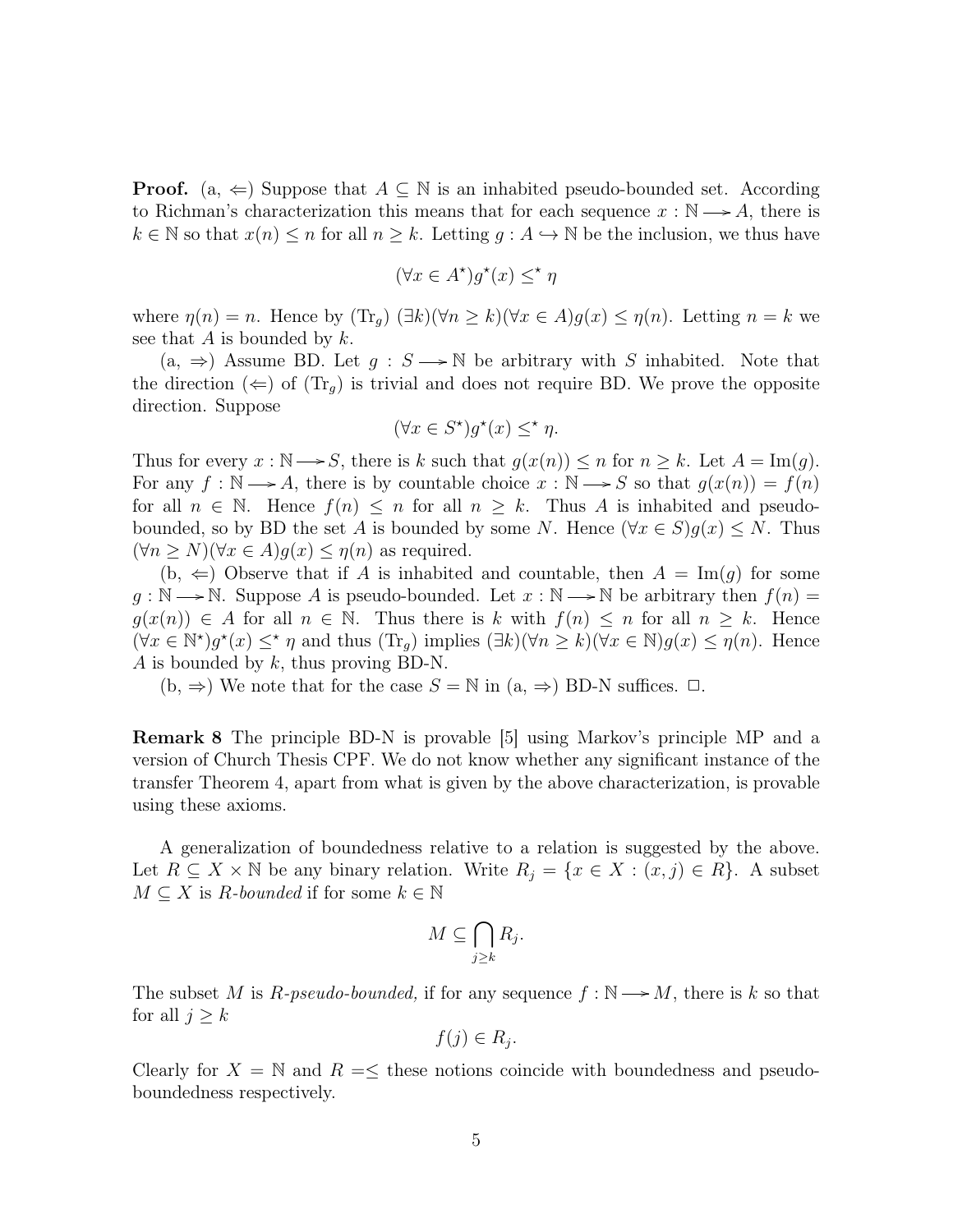For  $R \subseteq X \times \mathbb{N}$  the BD<sub>R</sub> principle is: every inhabited R-pseudo-bounded subset of X is R-bounded.

The proof of the following characterization is analogous to that of Theorem 7 (a) above.

**Proposition 9** *For*  $R \subseteq X \times \mathbb{N}$  *the principle*  $BD_R$  *is equivalent to the following transfer statement:* for every inhabited S and every  $g : S \longrightarrow X$ ,

$$
(\forall x \in S^{\star}) R^{\star}(g^{\star}(x), \eta) \Longleftrightarrow (\exists k)(\forall i \ge k)(\forall x \in S) R(g(x), \eta(i))
$$

*where*  $\eta(i) = i$ .  $\Box$ 

## References

- [1] E. Bishop. *Foundations of Constructive Analysis.* McGraw-Hill 1967.
- [2] D.S. Bridges and F. Richman. *Varieties of constructive mathematics.*Cambridge University Press 1987.
- [3] G. van der Hoeven and I. Moerdijk. Sheaf models for choice sequences. *Annals of Pure and Applied Logic* 27 (1984), 63–107.
- [4] A.E. Hurd and P.A. Loeb. *An introduction to nonstandard real analysis.* Academic Press 1985.
- [5] H. Ishihara. Continuity Properties in Constructive Mathematics. *Journal of Symbolic Logic* 57(1992), 557–565.
- [6] H. Ishihara and S. Yoshida, A constructive look at the completeness of the space D(R). *Journal of Symbolic Logic* 67 (2002), 1511 – 1519.
- [7] D. Laugwitz. Curt Schmieden's approach to infinitesimals. An eye-openers to the historiography of anlaysis. In: P. Schuster, U. Berger and H. Osswald. (eds.) *Reuniting the Antipodes - Constructive and Nonstandard Views of the Continuum.* Kluwer 2001.
- [8] P. Lietz. *From Constructive Mathematics to Computable Analysis via the Realizability Interpretation.* Doctoral dissertation, TU Darmstadt, 2004.
- [9] P. Martin-Löf. Mathematics of Infinity. In: P. Martin-Löf and G. Mints (red.), *COLOG-88 Computer Logic,* Lecture Notes in Computer Science, vol. 417, Springer 1989.